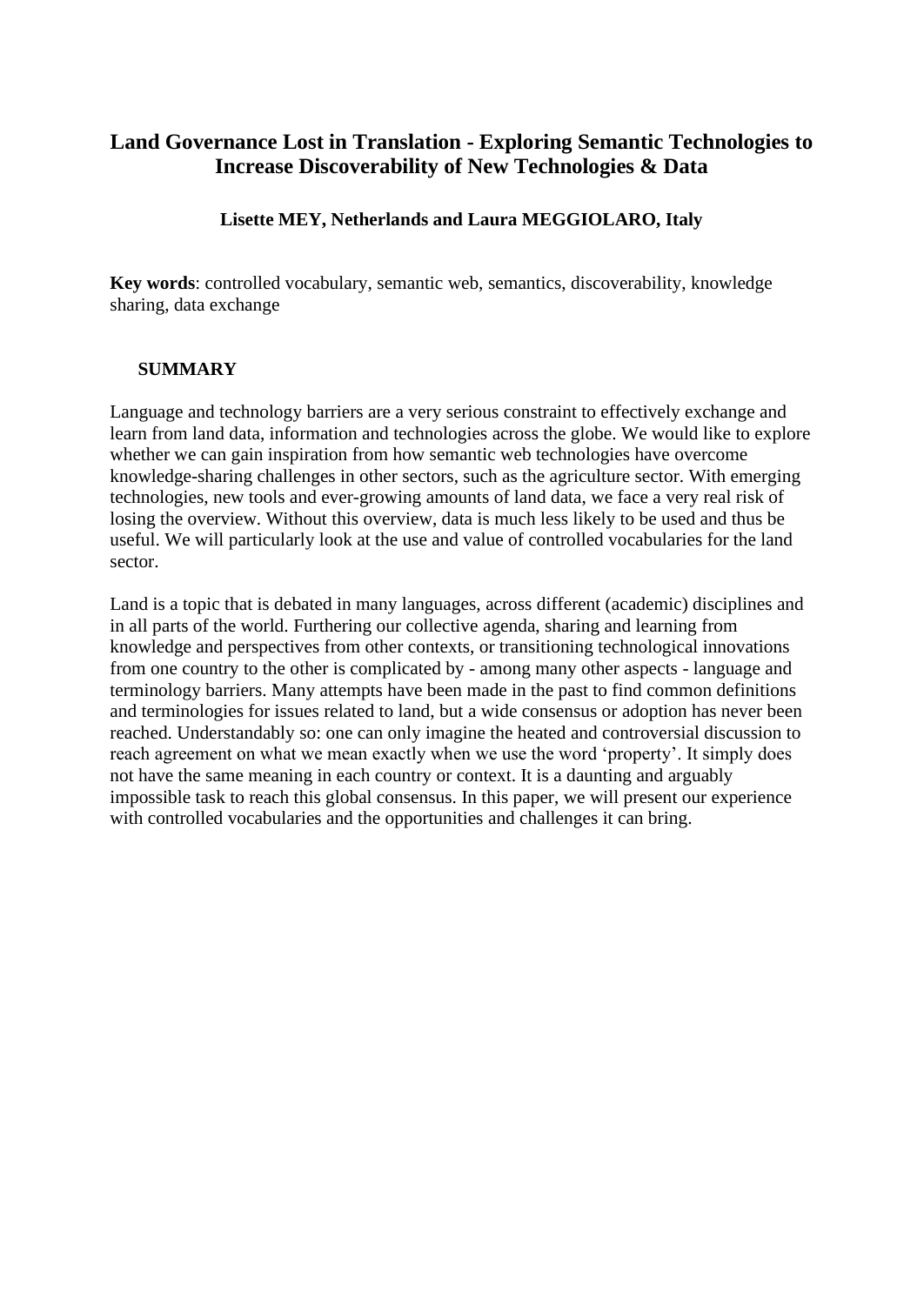# **Land Governance Lost in Translation - Exploring Semantic Technologies to Increase Discoverability of New Technologies & Data**

# **Lisette MEY, Netherlands and Laura MEGGIOLARO, Italy**

# 1. **INTRODUCTION**

Language and technology barriers are a very serious constraint to effectively exchange and learn from land data, information and technologies across the globe. We would like to explore whether we can gain inspiration from how semantic web technologies have overcome knowledge-sharing challenges in other sectors, such as the agriculture sector. With emerging technologies, new tools and ever-growing amounts of land data, we face a very real risk of losing the overview. Without this overview, data is much less likely to be used and thus be useful. We will particularly look at the use and value of controlled vocabularies for the land sector.

Land is a topic that is debated in many languages, across different (academic) disciplines and in all parts of the world. Furthering our collective agenda, sharing and learning from knowledge and perspectives from other contexts, or transitioning technological innovations from one country to the other is complicated by - among many other aspects - language and terminology barriers. Many attempts have been made in the past to find common definitions and terminologies for issues related to land, but a wide consensus or adoption has never been reached. Understandably so: one can only imagine the heated and controversial discussion to reach agreement on what we mean exactly when we use the word 'property'. It simply does not have the same meaning in each country or context. It is a daunting and arguably impossible task to reach this global consensus. In this paper, we will present our experience with controlled vocabularies and the opportunities and challenges it can bring.

# 2. **THE POTENTIAL OF THE SEMANTIC WEB**

#### 2.1 **What is the semantic web?**

Tim Berners-Lee, the inventor of the world wide web, once described the semantic web as follows:

"*I have a dream for the Web [in which computers] become capable of analyzing all the data on the Web – the content, links, and transactions between people and computers. A "Semantic Web", which makes this possible, has yet to emerge, but when it does, the day-to-day mechanisms of trade, bureaucracy and our daily lives will be*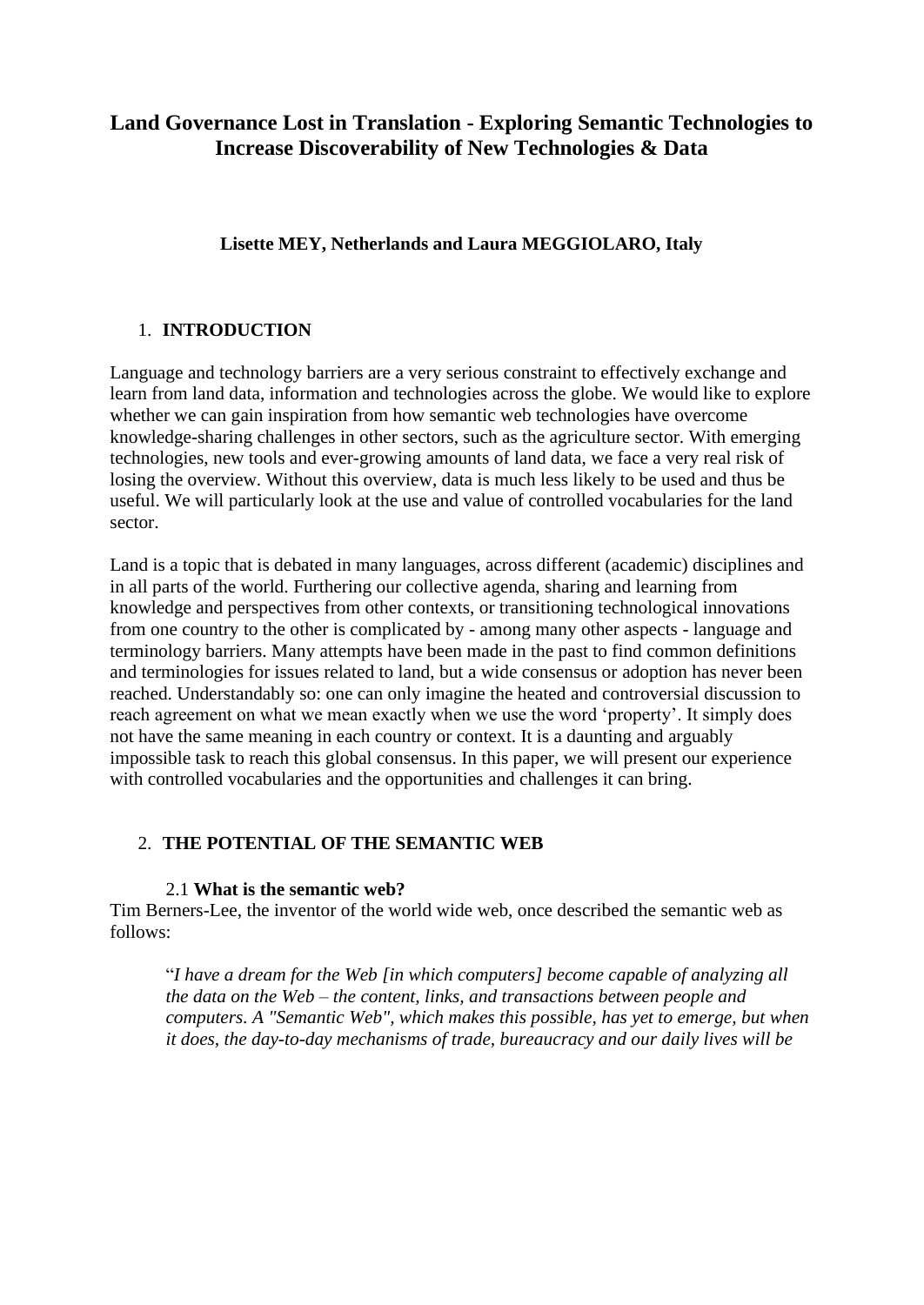#### *handled by machines talking to machines. The "intelligent agents" people have touted for ages will finally materialize*."<sup>1</sup>

There is a wealth of data and information available on the web, more being added every day from every part of the world. It has become impossible for humans to digest this all and be aware of all elements online. It is sometimes said ironically, that the answer to the world's problems lie in a PDF somewhere online. But someone needs to find, access and digest this information before being able to actually solve the world's problems. We would not want to go that far as saying "all the world's problems" can be solved with already existing information, but there is definitely truth in the fact that we can benefit more from existing knowledge and tools to address issues that happen globally.

Generally, new technologies (for example, on data capture or innovative surveying methods) or newly generated knowledge are shared among personal networks, such as the FIG network. But what about people that do not have access to such networks? Knowledge remains confined within certain siloes, whether they are thematic (land administration vs. gender experts, for example), sectorial (surveyors vs. grassroots activists, for example) or geographical. Not accessing all potential beneficial knowledge and tools is therefore partially an issue of breaking out of old habits, but even if the will was there - where do you possibly begin? If a simple Google search for 'surveying techniques' returns over 34 million records, even the best intentions are not going to be enough. It is simply too much for a human to digest this wealth of information.

The semantic web aims to address just this. The goal of the 'semantic web' is to make information available online machine-readable. Humans cannot digest all this data and information, meaning that important knowledge will never reach its full potential or even, in the worst case scenario, remain unused. Machines can help us read and digest this information at an unprecedented speed or scale. In order to effectively share knowledge and technologies across the globe and increase our collective efficiency - we need to embrace a tool like the semantic web.

#### 2.2. **What is machine readability?**

To understand how we can embrace the semantic web as a tool for effective knowledge sharing globally, we need to understand what machine readability is. The common perception that anything put on the web can be read by machines, is woefully incorrect. It is true that many applications or software instances have been developed to digest more and diverse types of information, such as pictures, PDFs or even satellite images. But such applications are often very expensive to develop and perfect, and as such, as hardly ever affordable for noncommercial organizations to use. Particularly when we consider people and organizations working in less developed countries. The idea of the semantic web does not envision 'machine readability' through applications or software, but rather non-proprietary machine readability.

<sup>1</sup> Berners-Lee, Tim; Fischetti, Mark (1999). *[Weaving the Web](https://en.wikipedia.org/wiki/Tim_Berners_Lee#Weaving_the_Web)*[. HarperSanFrancisco.](https://en.wikipedia.org/wiki/HarperSanFrancisco) [chapter 12.](https://archive.org/details/isbn_9780062515872/page/)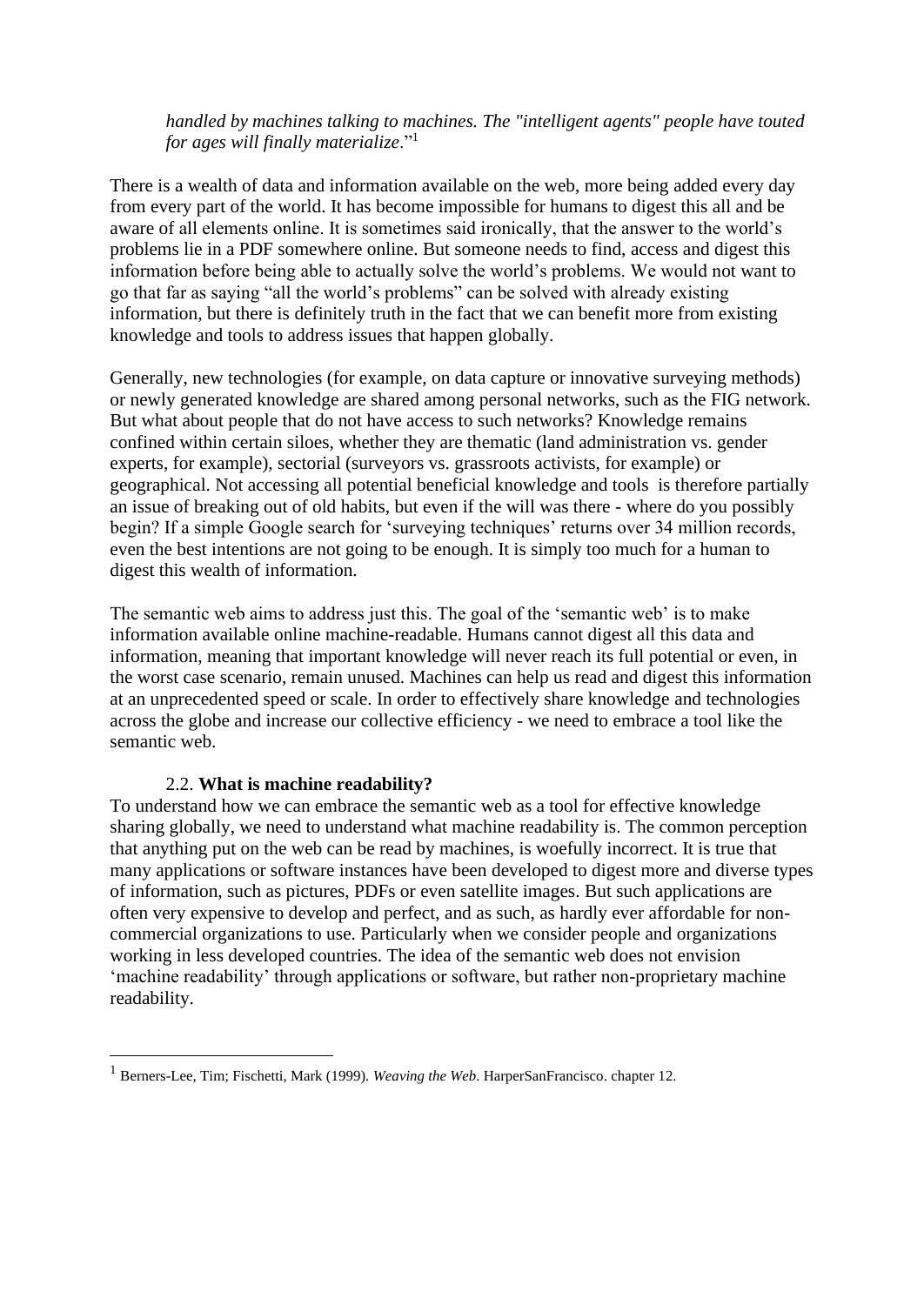Important to remember is that machines read in 0s and 1s, and therefore structure, standards and formats are incredibly important for a machine to fully understand the meaning of data or information. The semantic web is based on 'Resource Description Framework' (RDF) which is a machine-readable technology based on triples: object, predicate and subject.<sup>2</sup> Structuring information, particularly metadata, in such a way allows machines to understand what it is about and help retrieve information to an end user. This may sound convoluted, but it is something anyone that has uploaded any information to a repository, has dealt with.

*Think of a simple example of uploading a paper to an online library or journal. You will be required to fill in certain fields describing your paper. The 'object' (first of the triples) you are describing is: your paper. The 'predicates' (second of the triples) are the different fields that you are required to fill in. A title-field, for example, will have "hastitle" as predicate in the backend of the online library. The subject (third of the triples) is the actual title of your publication. A machine will read: "your paper" >> hastitle >> "title".* 

Three elements are of crucial importance in the back end to make this information machinereadable: format, uniqueness and standards.

# 2.2.1. Format

Firstly, the format needs to be open. As mentioned before, for a machine to read PDF or an Excel file, it will need programs such as Adobe or Microsoft Excel. The principle of machine readability is that such proprietary software will *not* be needed. This RDF-based metadata therefore should be in a format such as CSV, JSON or other open-formats. We will not go into this topic of formats much deeper, because much has been written on the topic.

# 2.2.2 Uniqueness

Secondly, uniqueness is very important. Remember that machines read in 0s and 1s, therefore the title of a paper such as "New Surveying Methods" is read as a combination of certain 0s and 1s. Another paper with an exact same title, will have the same combination of 0s and 1s. Or if we are talking about the name of a tool for example, this may change over time. How will the machine be able to understand that papers with the same name, are in fact two different papers (and how will it attribute the right RDF information to the right paper)? Or how will a machine know that the two names the same tool has had over time, are in fact the same tool?

A machine will need to be able to differentiate. This is why in the semantic web, the use of unique IDs is of crucial importance. Think of how papers in journals often have a DOInumber or published books have an ISBN-number. The same should go for resources published on the (semantic) web: resources should have a unique ID to ensure that machines will always be able to attribute meta-information about this content to the correct and unique resource.

<sup>2</sup> World Wide Web Consortium (W3C), "*RDF/XML Syntax Specification (Revised)*", 10 Feb. 2004.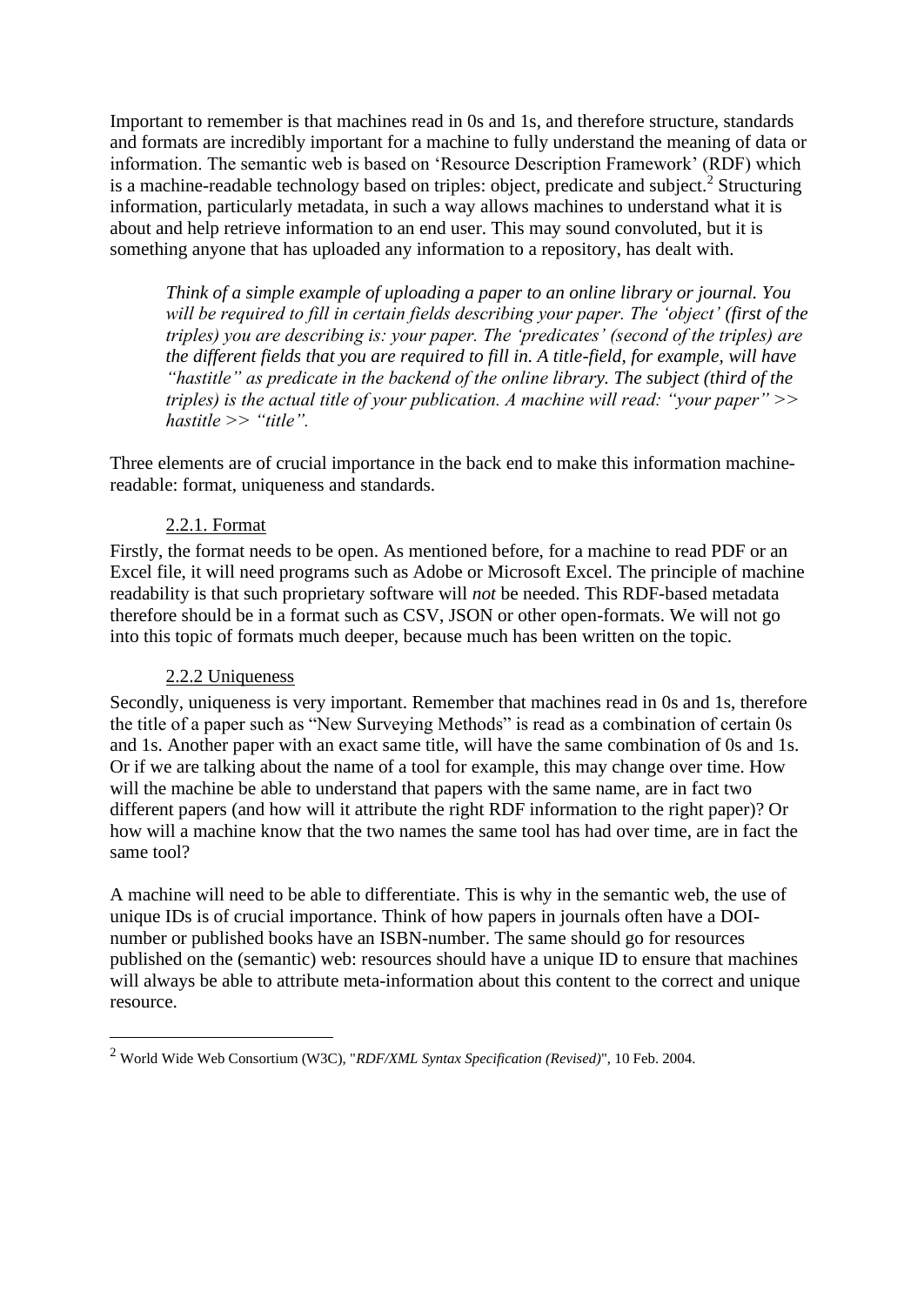#### 2.2.3. Standards

A third crucial element to machine readability is standards. Take the example we mentioned above: how does a machine know that the "hastitle"-predicate is actually a *title* of an object? Because the predicate is based on a standard. Standards have been developed for metadata, formats, data structures -- all in a way that machines are able to understand them. We can write hundreds of papers and probably several PhD-studies can be conducted digging into the different standards, how they work and how they were developed. In this paper we want to focus on one type of standard in particular: controlled vocabularies.

# **2.3 What are controlled vocabularies?**

A controlled vocabulary, in short, provides a way to search and discover data and information. Controlled vocabularies are used in libraries, repositories and any other knowledge storage system for indexing information.<sup>3</sup> The concepts in such a controlled vocabulary are used to tag data and information. Using a controlled list of concepts, issues such as synonyms, homographs or translations are circumvented. It is, in other words, a standard for keywords.

This is another critical element for the effectiveness of the semantic web. If a user queries a database, for a machine to be able to retrieve relevant information, it is important that the computer also understands what the topic is. If anyone can fill in anything when they upload content to this database, the machine has no way of knowing relationships between terms of how a resource tagged with a synonym, might also be of interest to this user.

Controlled vocabularies work with unique IDs for each concept, with the possibility of adding several labels to that ID: the preferred term, translations in an endless number of languages, relationships between terms (A *is related to* B, or X *influences* Y, etc.). This way the machine can understand the languages and the nuances we use in languages, and help retrieve the most relevant and to-the-point information to a user's query. We will dive deeper into the potential of controlled vocabularies by highlighting the case of AGROVOC, the agriculture thesaurus.

# 3. **THE CASE OF AGROVOC**

AGROVOC is a controlled vocabulary established and facilitated by the Food and Agriculture Organization (FAO) of the United nations. It covers "*all areas of interest to the FAO, including food, nutrition, agriculture, fisheries, forestry, environment etc.*". <sup>4</sup> The AGROVOC thesaurus was first published (in English, Spanish and French) in the early 1980s. In 2000, AGROVOC went digital. It has evolved and grown over the years, with a vibrant and international community of editors behind it, contributing new concepts and new translations every month. Today, AGROVOC consists of over 36,000 concepts and over 750,000 terms (synonyms or translations to those concepts, etc.) related to agriculture and is translated to over 35 languages.

3

<sup>4</sup> AIMS (2019), "*AGROVOC | Agricultural Information Management Standards*".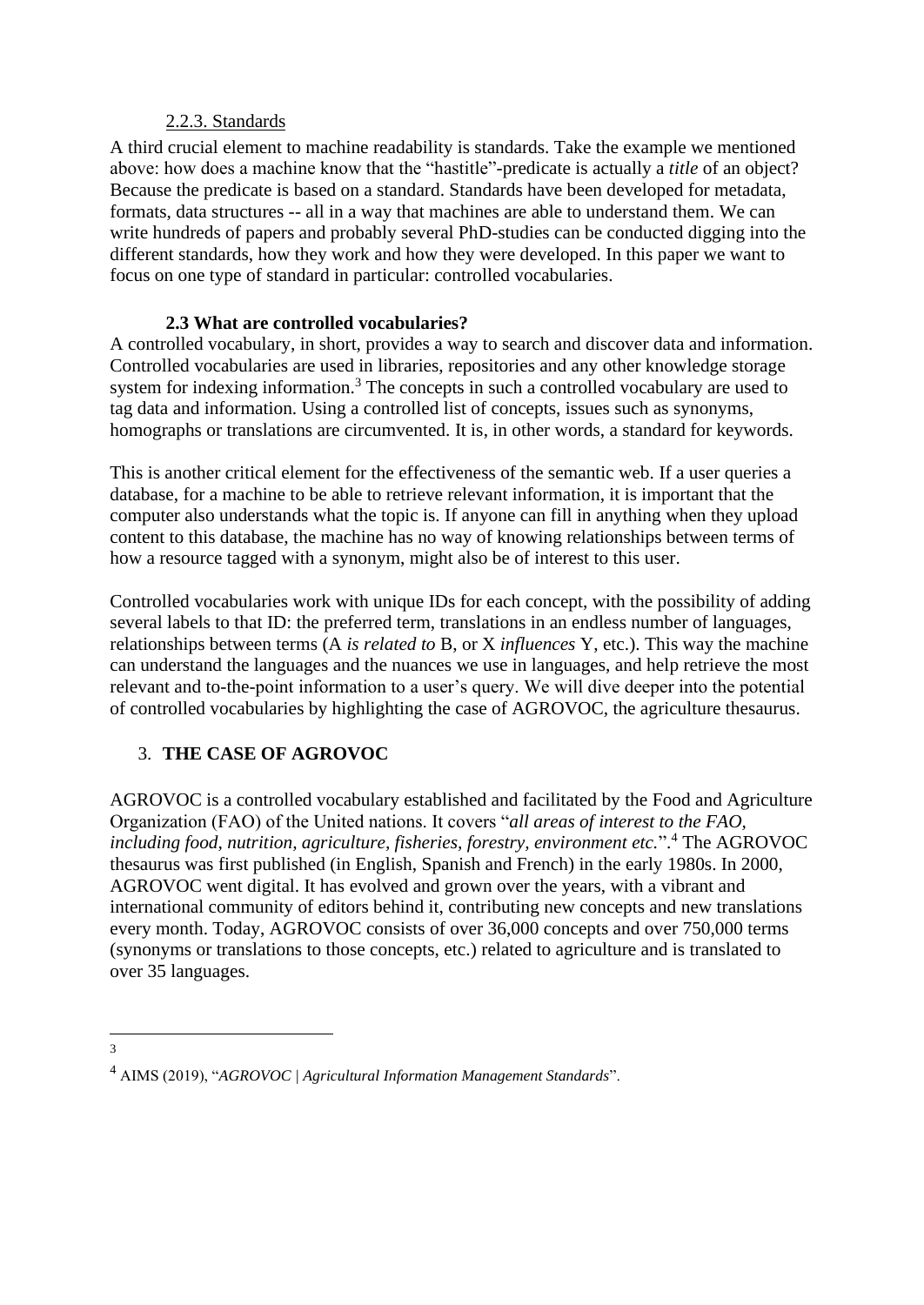AGROVOC is widely used in specialized libraries as well as digital libraries and repositories to index content and for the purpose of text mining. It is also used as a specialized tagging resource for content organization by FAO and third-party stakeholders. FAO statistics show that the vocabulary is used by 1.8 million users every month to classify agriculture data and bibliographic resources. AGROVOC has thus increased the visibility and discoverability of agriculture data and information to an immeasurable scale.

A controlled vocabulary such as AGROVOC, has helped no less than 10 million users a year in overcoming the language barriers we just described. Through AGROVOC's technical infrastructure, computers can read concepts beyond 0s and 1s and understand how 'maize' as a concept is the same as 'Maïs' in French or 'ذرة صفراء 'in Arabic. Translations, synonyms and relationships of this one concept are captured in one unique code, a 'Uniform Resource Identifier' (URI) , that computers, including search engines, can read and understand.

# 4. **WHERE IS THE LAND SECTOR?**

With such an incredible tool and even more incredible user base as AGROVOC, one quickly starts thinking: what about land? If the AGROVOC tool covers all areas of interest to the FAO, surely land governance must be one of the topics they cover. When the Land Portal Foundation first discovered AGROVOC and engaged with the team, only 20 concepts related to land governance were included in the AGROVOC vocabulary.

**4.1 Gap exploration research in use of controlled vocabularies in land sector** As a part of the GODAN Action-consortium, in 2016 the Land Portal Foundation did a scoping study of land information providers online and the way they classified their information. Or in very simple words: what kind of tags do they use? The main conclusions about the use of standard vocabularies within the land governance community is that there is no structured or uniform approach to use them to publish information. We saw a range of sophistication in the way to classify the materials the organization publishes, starting from no classification at all, to a standard set of keywords that could be used.

Roughly, five types of classification were identified. The first being no classification at all for content or merely categorizing content by resource type (see for example the [Asian Farmers](http://asianfarmers.org/?page_id=2646)  [Association's website\)](http://asianfarmers.org/?page_id=2646). Secondly, many organizations use a 'free tagging'-system, allowing the users to create new tags as they add new resources (see for example the [AgEcon website,](http://ageconsearch.umn.edu/handle/245888) maintained at the University of Minnesota by the Department of Applied Economics and University Libraries, and the Agricultural and Applied Economics Association), leading to an unstructured list of thousands of keywords that overlap. The third situation is where organizations have a standard set of keywords that can be used to classify content, but there is no real structure to these keyword lists. For example, organizations do not differentiate between resource type, geographical keywords or topical keywords within these lists (see for example the [Asian NGO Coalition](http://www.angoc.org/tag/vggt/) or the [Focus on Land in Africa \(FOLA\)-website,](http://www.focusonland.com/tags/) a joint initiative of the World Resources Institute (WRI) and Landesa). Similarly, some organizations do have a standard set of keywords or topics, but that standard is only applicable to their own organizations and not meant to be re-used or accepted by other organizations. See for example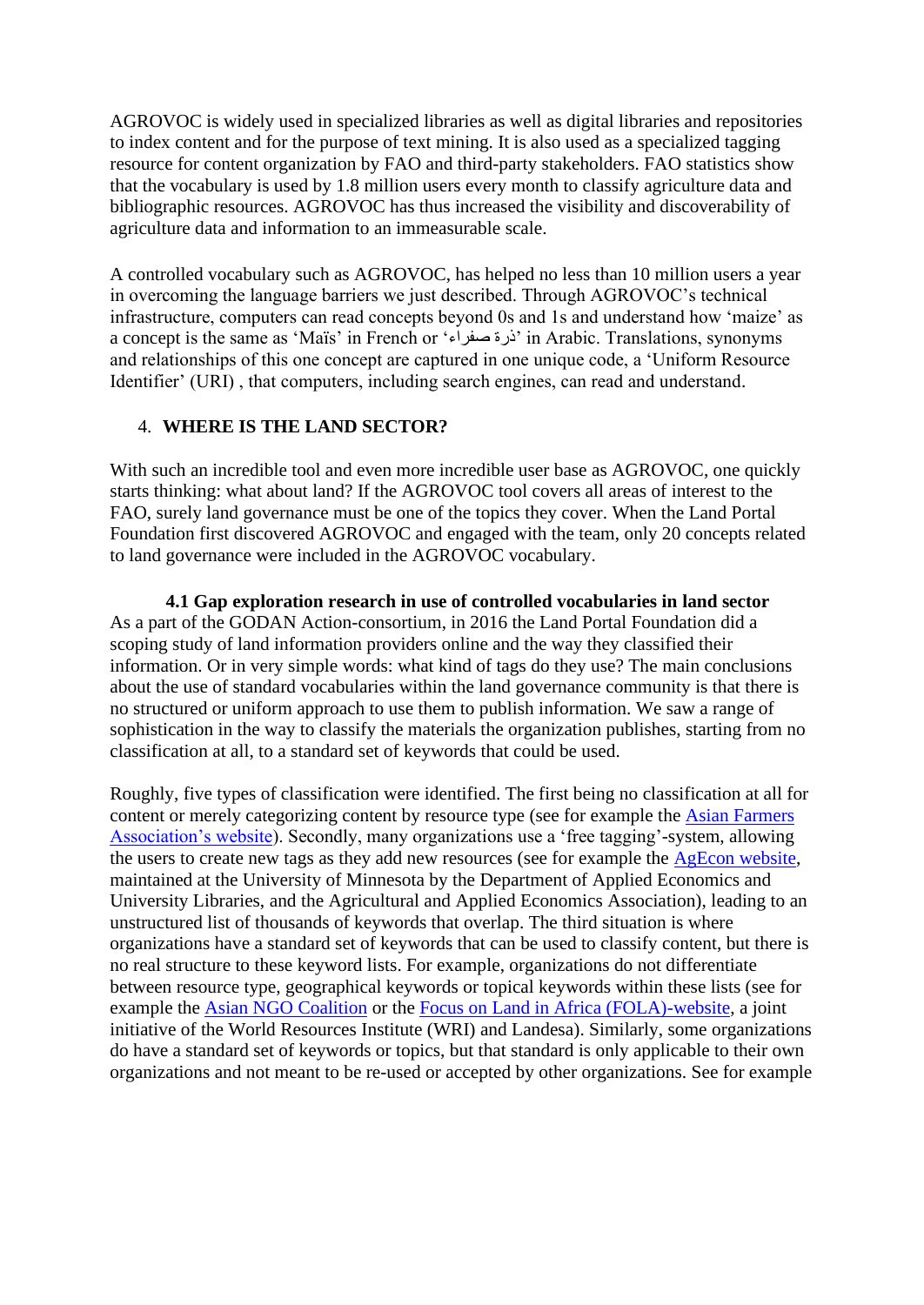the [International Land Coalition website,](http://www.landcoalition.org/en/resources) that has structured their publications under their own strategic commitments – that not even their partners, who as members of the Coalition have committed themselves to the same goals - have adopted on their own websites.

Finally, there have been attempts to standardize a set of topical keywords – a glossary - within the land sector and to gain general acceptance of the entire sector to these initiatives, such as [Focus on Land in Africa \(FOLA\)](http://www.focusonland.com/resources/glossary/) and more recently, the [Global Land Indicator Initiative](http://www.gltn.net/index.php/our-news/gltn-news/363-the-global-land-indicator-initiative)  [\(GLII\).](http://www.gltn.net/index.php/our-news/gltn-news/363-the-global-land-indicator-initiative) However, these glossaries are stand-alone lists in HTML or PDF format, but not used or applied in any way. Focus on Land in Africa (FOLA), as mentioned above, does not use their own glossary to classify their content – it is meant to merely guide users through the documents they can read on the website and to create an understanding behind the meaning of the different keywords. The Global Land Indicator Initiative has created a glossary with key land-related terms, which has been a collaborative process by several prominent organizations working on land. However, this list has not been published yet, nor are there any concrete plans to use this glossary other than as a reference for generally accepted and determined key concepts and definitions for land governance issues.

Conclusions from these different classifications within the land sector that were identified during the scoping research, is that there is a very limited awareness about standards to classify data within the land sector. Some organizations do not use topical keywords at all and those that do, have not designed these lists to be seen or used by other organizations at all. Therefore, there is a clear gap in the use of standards for the land sector and in the existence of standards for the land sector specifically.

# 5. **INTRODUCING LANDVOC - THE LINKED LAND GOVERNANCE THESAURUS**

The Land Portal Foundation has responded to this gap, not by creating yet another new standard, but by taking a widely accepted and used standard such as AGROVOC and enriching the concepts related to land within this vocabulary. By building on existing land glossaries, such as the FAO's Land Tenure Thesaurus (developed as a reference point for FAO staff), or the Land Administration Domain Model or the Global Land Indicators Initiative. New concepts were added and translated to several languages. This particular set of land-governance related concepts in AGROVOC is now called "LandVoc - the linked land governance thesaurus".

LandVoc can be an extremely powerful tool in making data and information more discoverable. It can connect knowledge and experiences from across the world, bridging both language and culture barriers. LandVoc is intended to be an unbranded linking tool between the different classification and tagging systems information providers in the land sector use.

# **5.1 Challenges**

There is no doubt that the land community experiences the same struggles in languagedifferences as they do in agriculture -- however, arguably, these are much more nuanced and complex. With a topic such as land, classifications are controversial and immediately become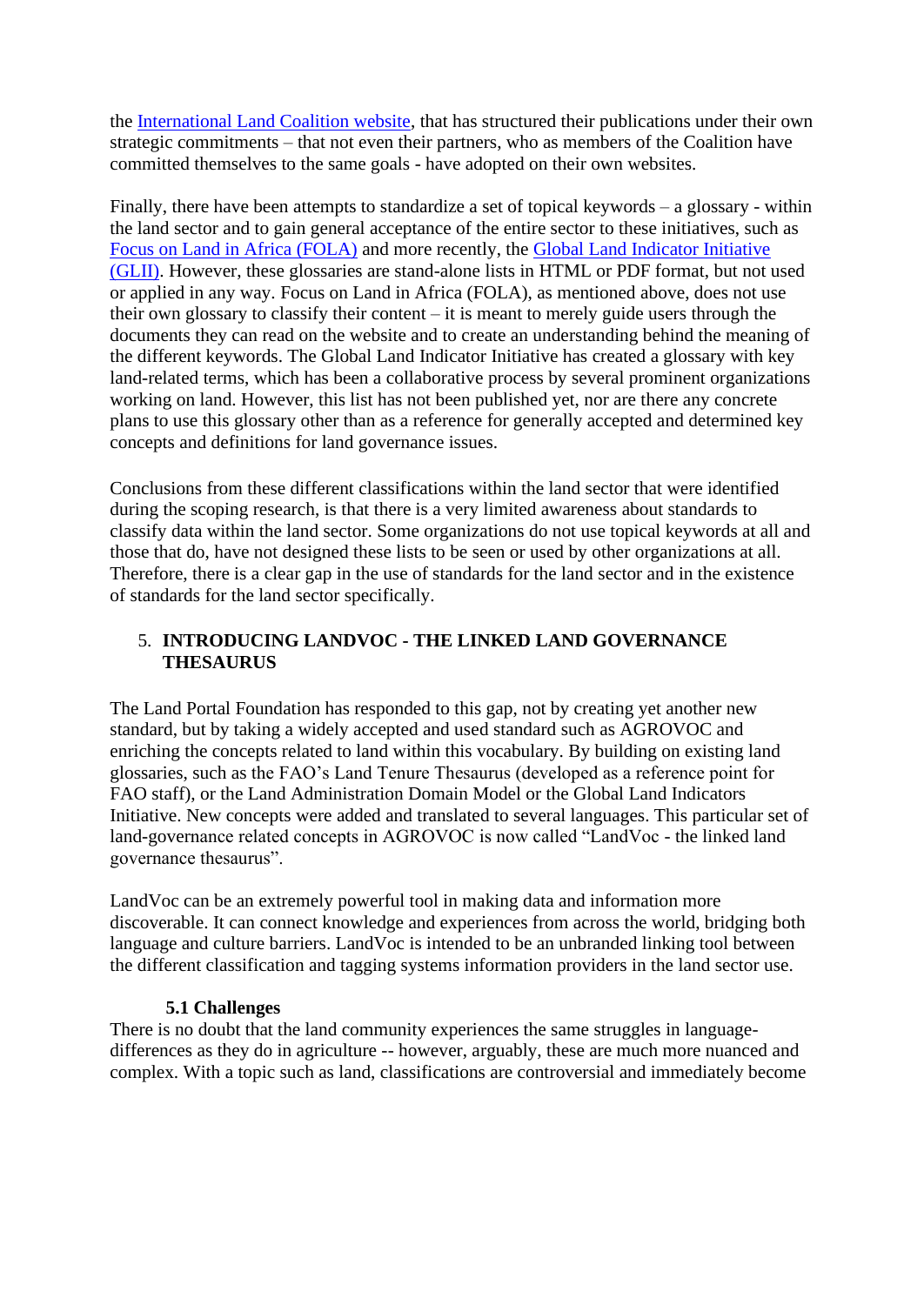political. Furthermore, in a sector where multiple tenure systems coexist within one country (all with their own associated terminologies) and that harbors immense power imbalances between global and local, between government, private sector and local communities - uttering the phrase 'standardizing' is often considered either naive or some sort of utopia we will never reach. In such discussions, we hear that land experts feel that acknowledging the differences in the way we choose to name or describe the issues we face, however evident or subtle these differences may be, has to be more important than increasing discoverability of information.

Enriching the land concepts in AGROVOC to try and capture the nuances of land governance in the LandVoc vocabulary goes beyond technical features, people tend to argue, but is something more fundamental: it is scientific, psychological and political in nature. We could not agree more. As a team whose everyday business involves managing an information technology platform, we cannot help but see the technological benefits of such a tool. But we also see that in global thesauri, English remains the dominant language and the starting point that other languages build on, rather than entering from their own perspective. We see that, when it comes to definitions or preferred terms to use, Western perspectives and interpretations of concepts are much more dominant than those of stakeholders in the global South.

In facilitating a standard vocabulary for land, our intention is not to counteract such differences or 'impose' a standard for a particular concept -- but rather, to build a tool that embraces and highlights our differences. Thus, providing a basis to gain a deeper understanding of the issues we deal with and how they vary from stakeholder to stakeholder and context to context. We are aware of the fact that we will never be able to capture all languages, nuances and differences, but, in our opinion, this isn't a reason to not begin trying! We would argue it is actually quite important to realize and acknowledge that when a researcher that has a PhD with regards to a certain topic uses a certain term, it means something different than when a practitioner working at intergovernmental organization uses the same term. Currently, there is no way for a layman to realize this, other than by speaking to such stakeholders individually.

We have a choice: we can carry on conversations with those select few that understand and acknowledge our particular conceptualization of land governance and limit the outreach and impact of our work, or we can choose to be more inclusive and decide to embrace and convey these important differences to a wider public. If tools such as a Google search engine are used by millions of people already, LandVoc can help to ensure that others can also begin to gain an understanding of the rich complexity and controversy of a topic such a land governance.

# **5.2 Opportunities**

Not only is the Land Portal Foundation active in the land sector to promote standardization and work constructively on making land data and information more discoverable - however daunting that task may be - the Land Portal is also a major advocate within the open datacommunity not to duplicate efforts or standards, but still make universal standards useful for smaller expert communities.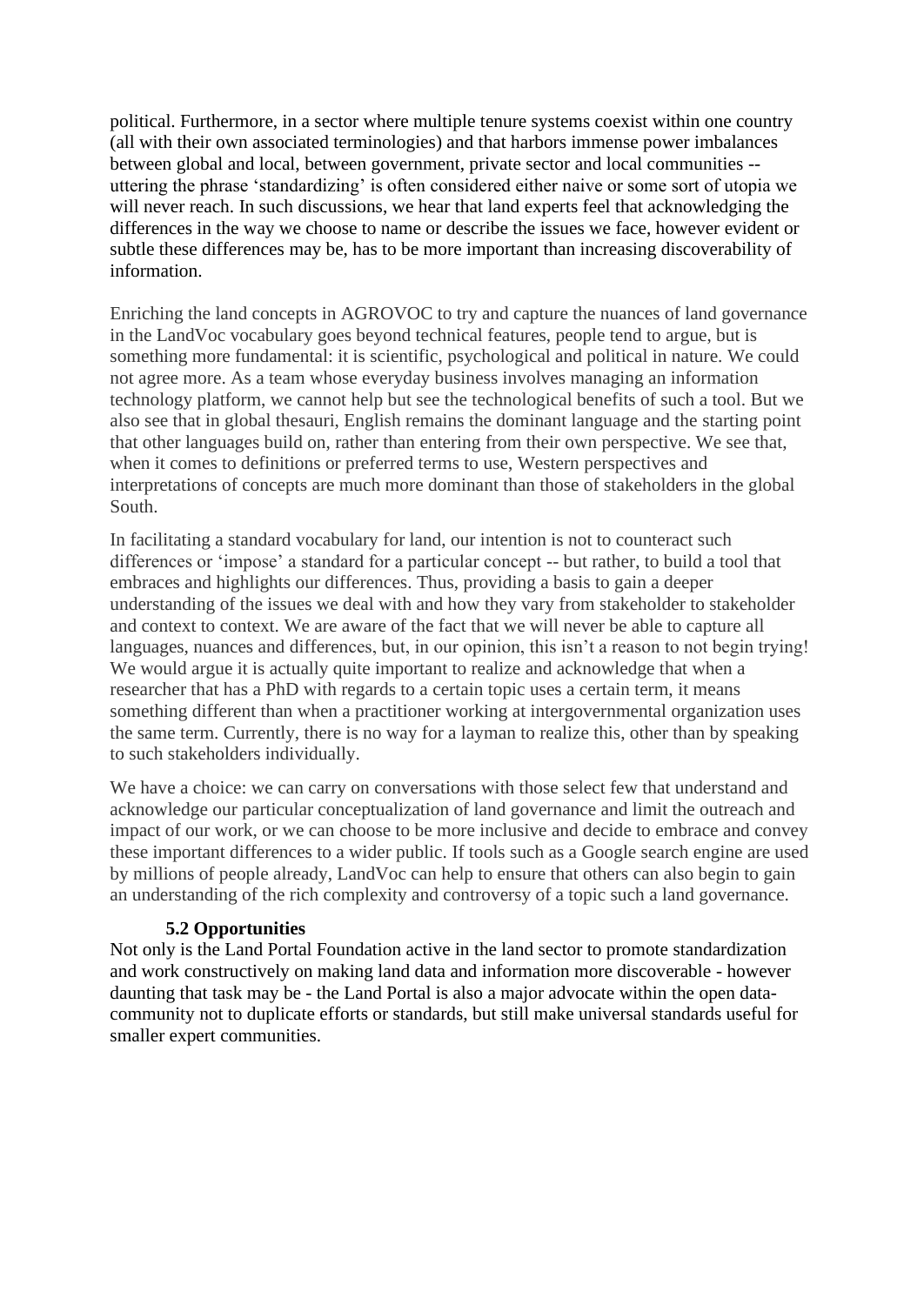Of course AGROVOC largely overlaps with possible land concepts, but using solely the agriculture standard will not be relevant enough to meet the land sector's needs, because it also contains thousands of concepts that are not relevant to land. Recognizing that the overlap between the two standards would be significant and not wishing to duplicate efforts, the Land Portal and FAO explored options on how the AGROVOC thesaurus could be made useful to specific expert communities.

The solution brought forward and currently implemented, is that of the multi-hierarchy scheme. Land concepts will be in AGROVOC, within the AGROVOC hierarchy, but there will also be a separate scheme within AGROVOC, that only contains concepts related to land governance: "LandVoc". This LandVoc scheme can have its own independent hierarchy from AGROVOC. This solution allowed to avoid duplication of efforts, but still making the thesauri relevant for the specific expert communities. AGROVOC is now exploring these options for other expert communities as well, such as fisheries and soil.

With such a great infrastructure for a new tool as LandVoc, the Land Portal Foundation has performed a year-long consultation with experts building the independent hierarchy for LandVoc. This will make it an even more useful tool for the land sector to use.

# 6. **CONCLUSION**

We have seen how semantic technologies, and particularly the use of controlled vocabularies, can increase the discoverability of data and information considerably. AGROVOC, has increased the visibility of agriculture data and information and serves an audience of over 1.8 million users per month. Land Portal's research has shown that the land sector is far from reaching such a potential since no standards are being used to classify land data and information online.

The Land Portal saw this gap and worked with the AGROVOC team at FAO to increase the 20 land-related concepts in AGROVOC to 300 unique concepts, excluding the added translations and synonyms. This set of land-related concepts within AGROVOC is called "LandVoc". LandVoc could similarly increase the visibility of land data and information and help the way we exchange land data across the world. More than that, it can also serve as a reference document for translations and to capture and understand the richness and complexity of land governance terms.

# **REFERENCES**

AIMS (2019), "*AGROVOC | Agricultural Information Management Standards*".

Berners-Lee, Tim; Fischetti, Mark (1999). *[Weaving the Web](https://en.wikipedia.org/wiki/Tim_Berners_Lee#Weaving_the_Web)*. [HarperSanFrancisco.](https://en.wikipedia.org/wiki/HarperSanFrancisco) [chapter 12.](https://archive.org/details/isbn_9780062515872/page/)

World Wide Web Consortium (2004), "*RDF/XML Syntax Specification (Revised)*".